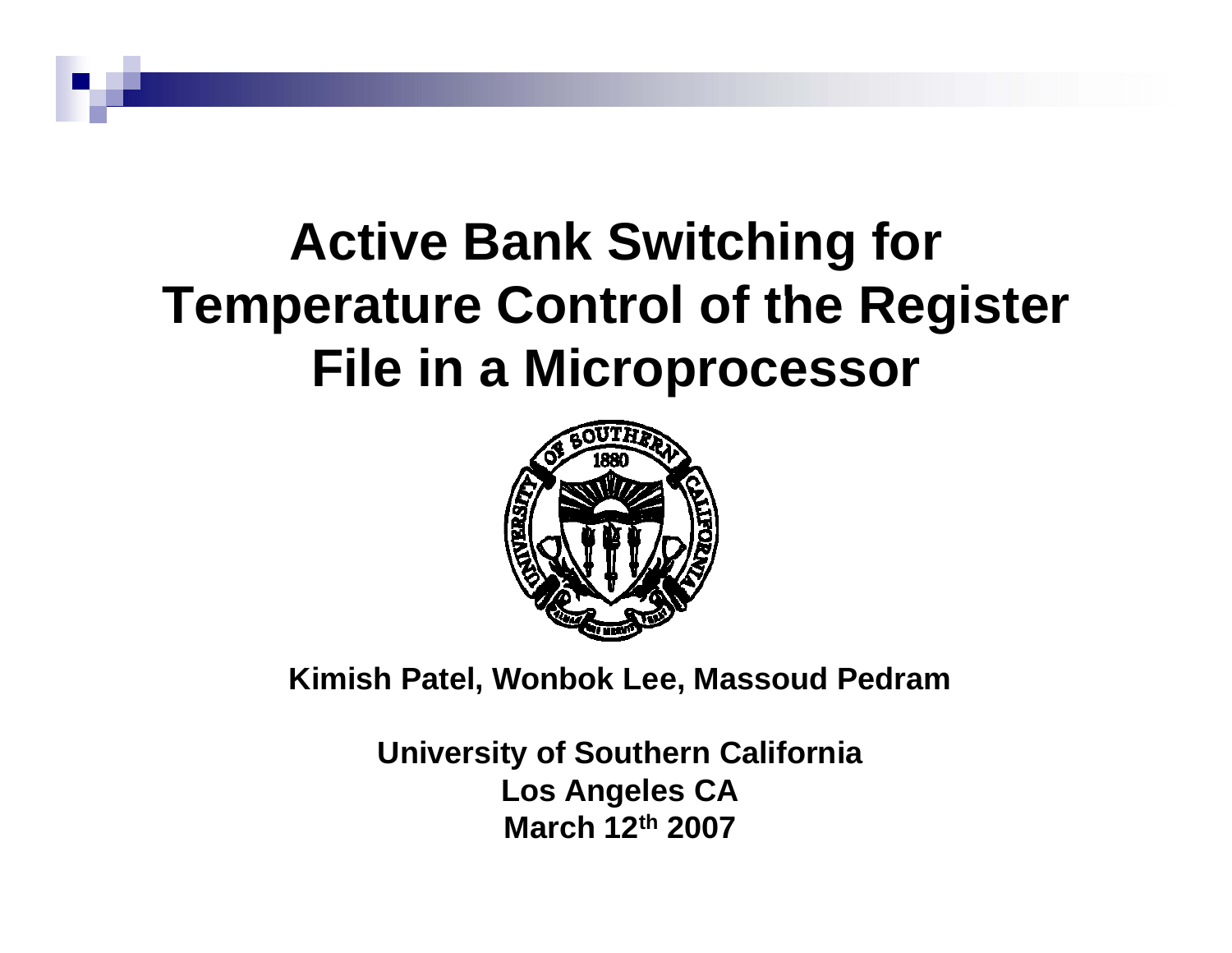# **Introduction**

- **With increasing power density, the on-chip steady state temperature is increasing**
	- **Necessitating the use of temperature control mechanisms**
- Dynamic thermal management (DTM)
	- **Achieve thermally safe state of a microprocessor with minimal performance degradation**
- Some previous DTM schemes
	- **Reactive:**
		- **Fetch Toggling**
		- **Instruction Cache Throttling**
		- **Dynamic Instruction Window Resizing**
		- **Activity Migration (AM)**
	- **Predictive:**
		- **Workload prediction based dynamic voltage and frequency scaling**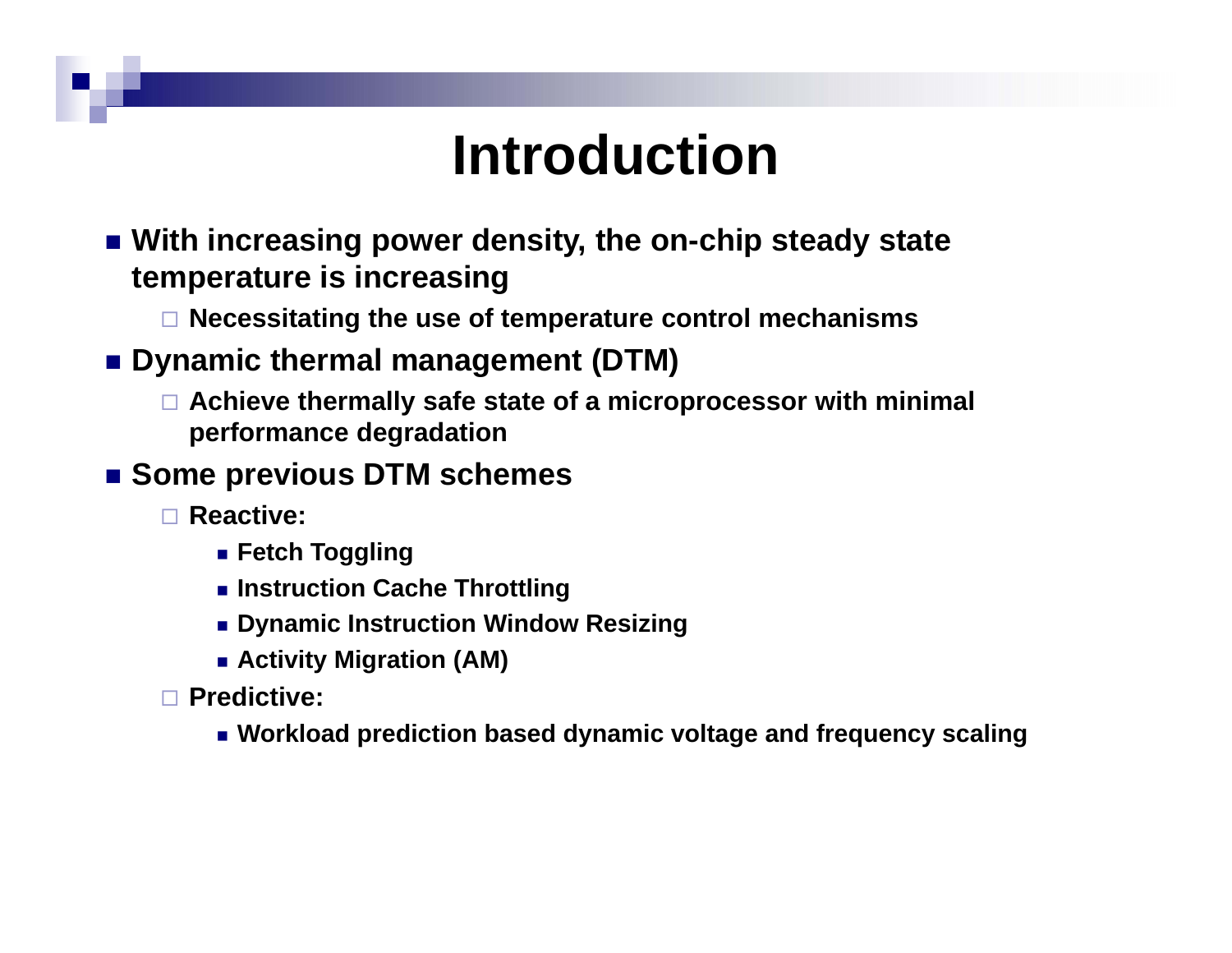# **Motivation**

- Physical register files
	- **Multi-ported SRAM structure**
	- **The higher the issue width, the higher the number of ports**
- **With technology scaling**
	- **Power density in register file increases**
	- **Temperature becomes a critical problem for register files**
- Register file is one of the **hottest on-chip structure**

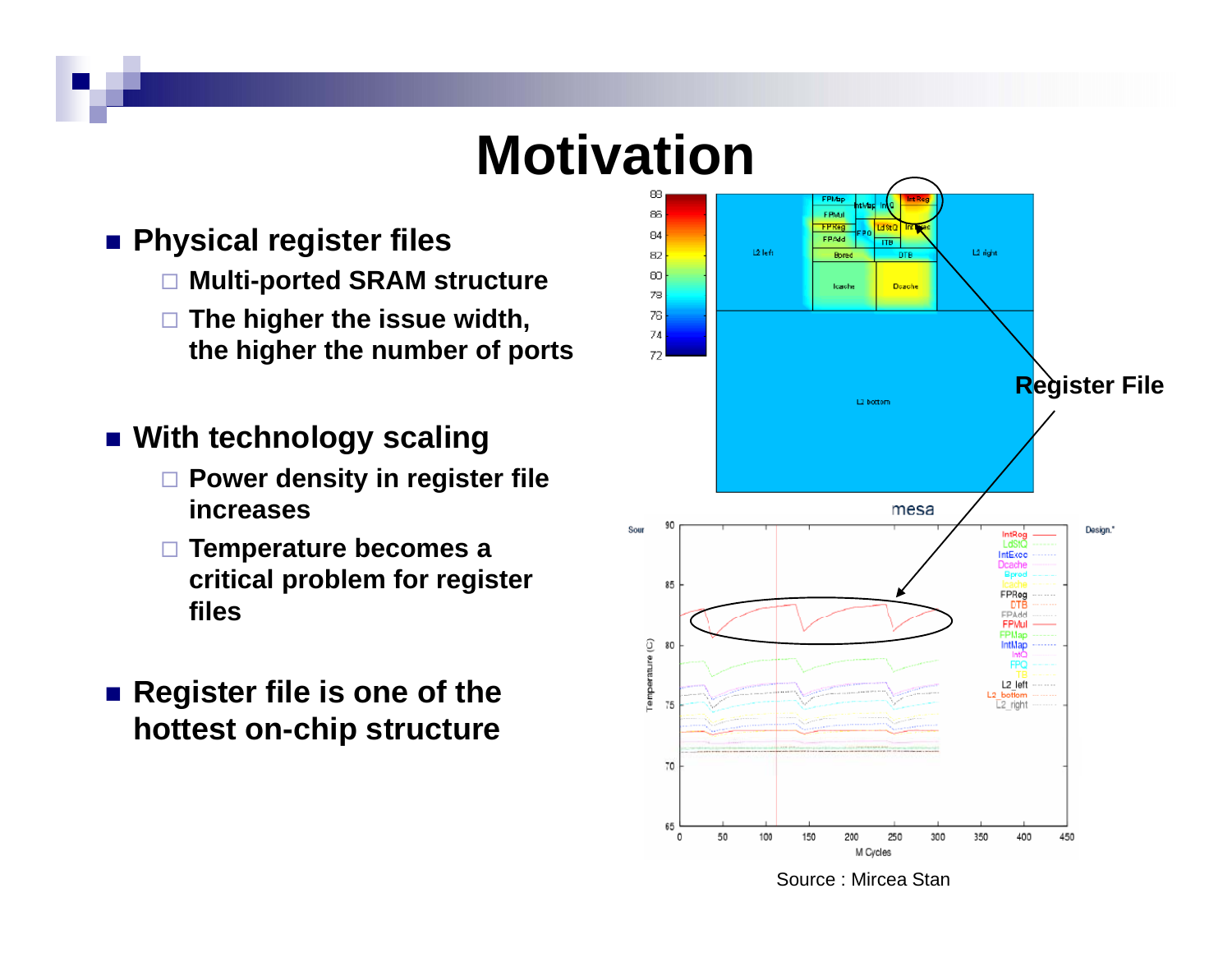# **Motivation: Register File Utilization**

#### **Modern Superscalar processors:**

- □ **With 32-bit ISA have 32 architectural registers**
- □ **To deal with high issue widths:**
	- **More physical registers are available, typically 64, 128, etc.**

#### **Physical register file utilization:**

 $\Box$ **Is however typically low for major portion of the program run**



**Due to intrinsic data dependency among instructions**

**Percentage of registers in use**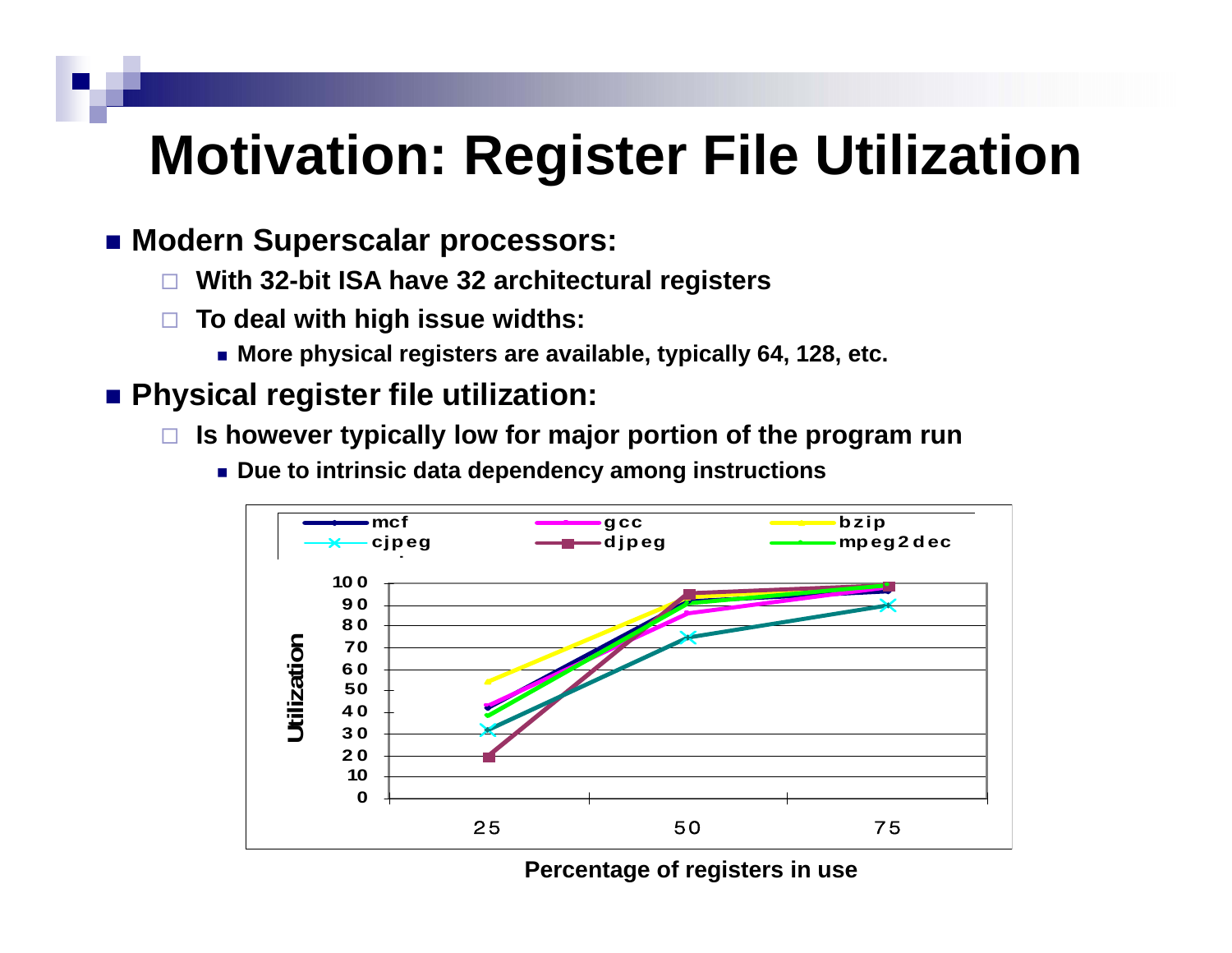## **Active Bank Switchin g: The Idea**

#### ■ Based on the observations:

 $\Box$  Only 50% of the physical registers are in use for more than 70% of the **program execution time**

#### **Idea:**

- **Split the register file in two banks**
- **Only one is active at a time (denoted as primary bank) while the other one is inactive (denoted as secondary bank)**
- **New register allocation is done only from the primary bank**
- **Once the active banks are switched:**
	- **Some live register references may still point to the previously active bank**
	- **However number of such references are relatively small However,**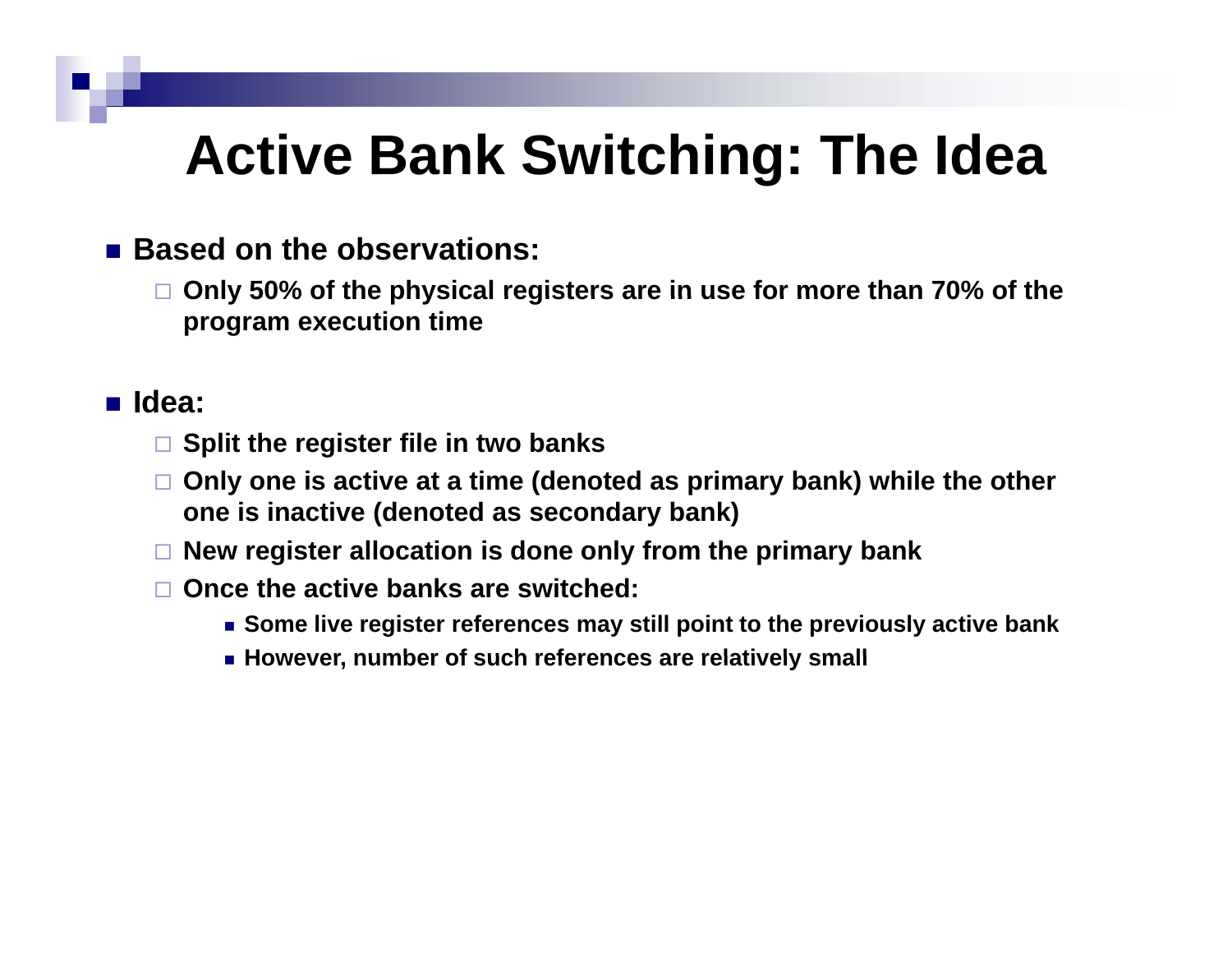### **Active Bank Switchin g: Thermal Behavior**

70 72

3128

6255

9382 12509

5636

**Time** 

21890 25017 28144

 $3127^{\circ}$ 

- **Monolithic bank architecture**
	- $\Box$ **Single bank higher power bank,**
	- **Continuously active and continuously accessed**
	- $\Box$  **Relatively high steady state steady** temperature (T<sub>ss</sub>)
- **Active bank switchin g architecture**
	- $\Box$ **Dual banks, lower power**
	- $\Box$ **Only one bank active at a time**
	- □ **Relatively low T<sub>SS</sub>**

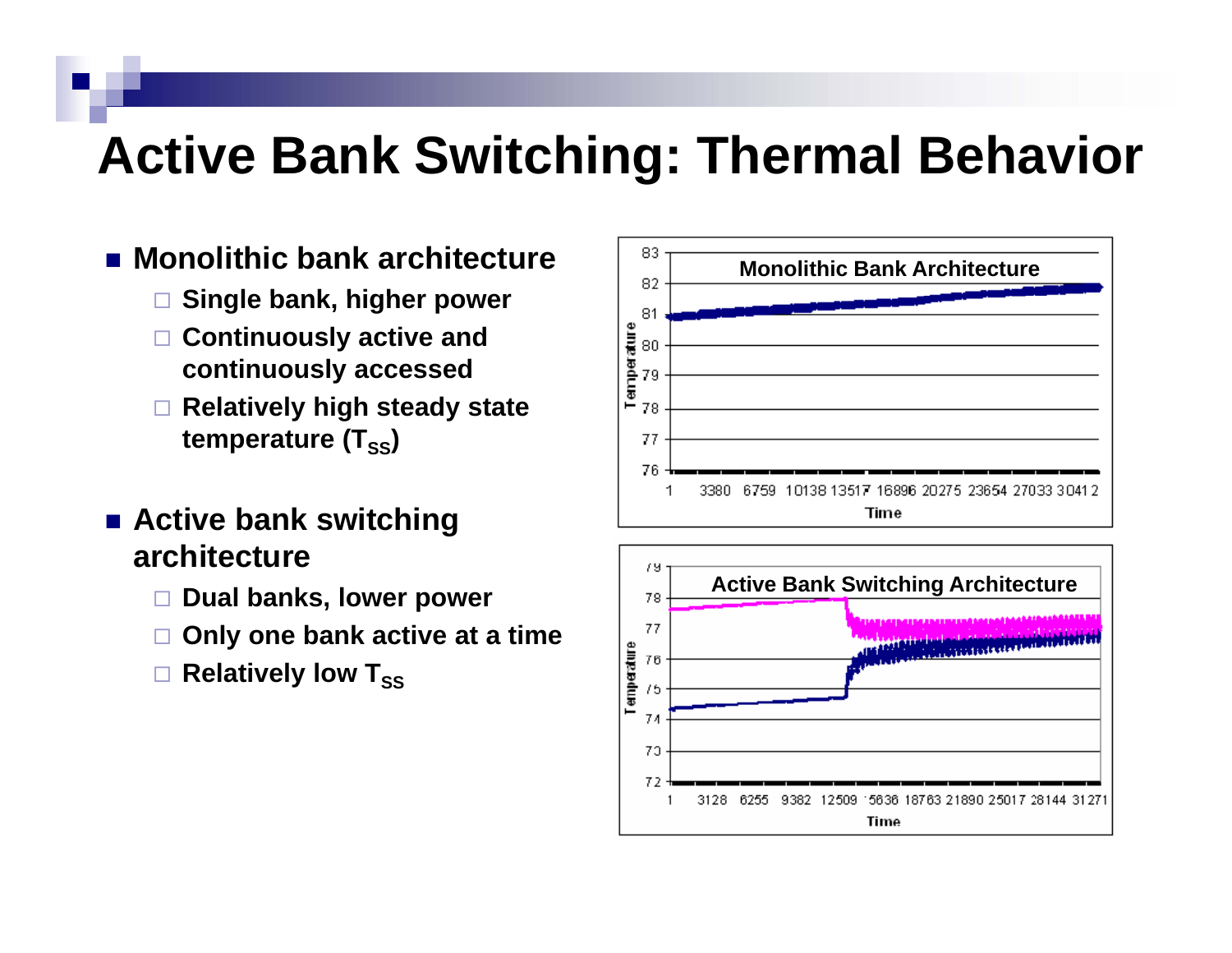### **Thermal Model (1/2)**

■ Adopt the thermal model proposed by Skadron et al:

$$
\Delta T = \left(\frac{P}{C_{th}} - \frac{T_{old}}{R_{th} \cdot C_{th}}\right) \cdot \Delta t
$$

- *∆T* **: Temperature variation in** *∆t* **time interval**
- *P* **: Average power**
- *Rth***: Thermal resistance**
- *Cth***: Thermal capacitance**
- *Told***: Initial temperature at the beginning of the current time interval**

**While the bank is active:**

**Bank's rising thermal gradient is calculated as:**

Rising: 
$$
\frac{\Delta T_r}{\Delta t} = \left(\frac{P}{C_{th}} - \frac{T_{old}}{R_{th}C_{th}}\right)
$$

**While the bank is inactive:**

**Bank's falling thermal gradient is calculated as :**

Falling: 
$$
\frac{\Delta T_f}{\Delta t} = (-\frac{T_{old}}{R_{th}C_{th}})
$$

 **The rising and the falling thermal gradients can be very different Careful selection of the active period is crucial**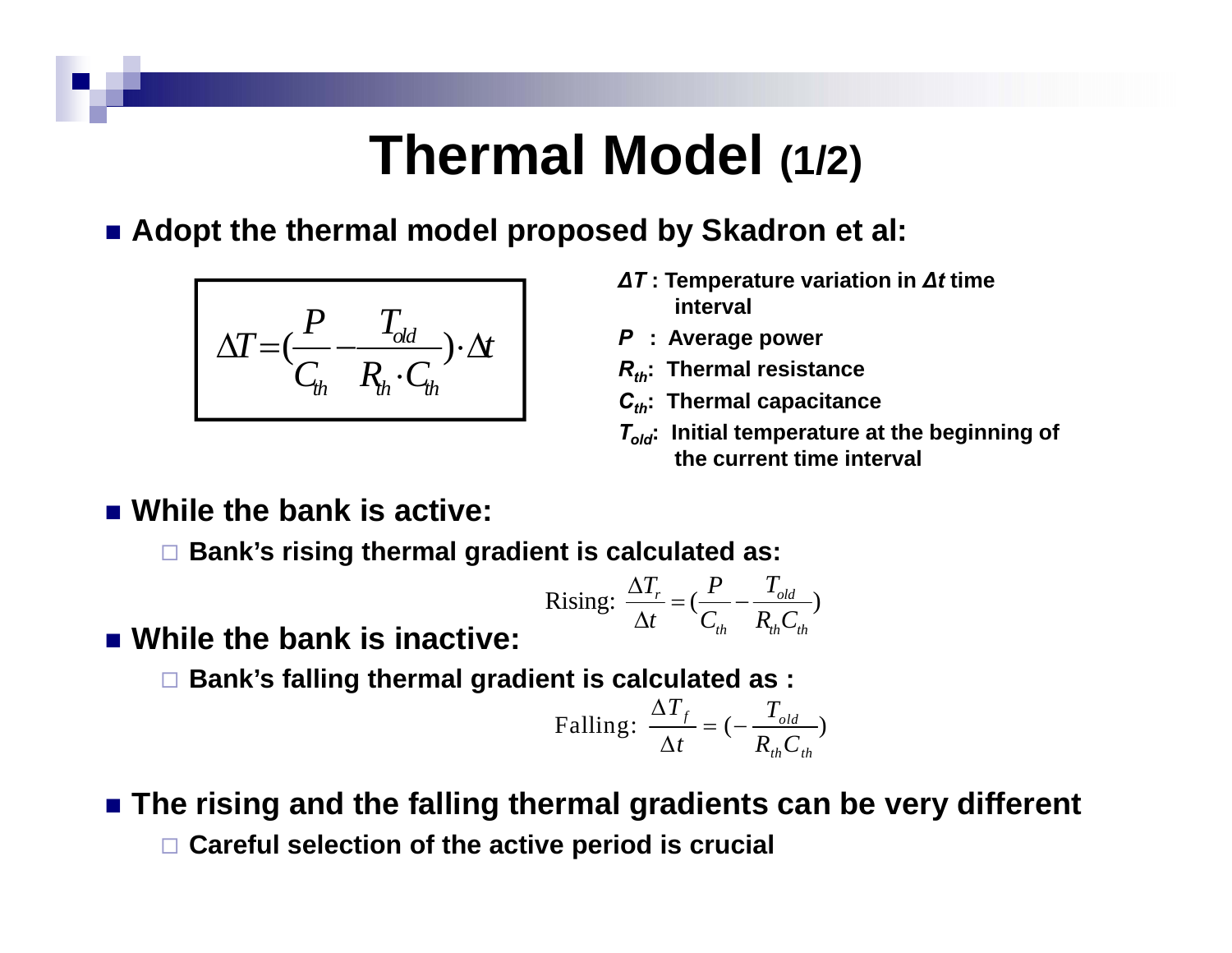### **Thermal Model (2/2)**

- Determine the temperature at which the rising and falling thermal **gradients are equal**
	- **Point where equal amount of time spent in temperature rise and fall:**
		- $\blacksquare$  Given the same initial/old temperature ( $T_{\mathit{old}}$ )
	- $\Box$  We denote this point as the break-even temperature ( $T_{BE}$ )

$$
\frac{\Delta T_f}{\Delta t} = \frac{\Delta T_r}{\Delta t} \Longrightarrow \left(\frac{P}{C_{th}} - \frac{T_{BE}}{R_{th} \cdot C_{th}}\right) = \left(\frac{T_{BE}}{R_{th} \cdot C_{th}}\right) \Longrightarrow T_{BE} = \frac{1}{2} \cdot P \cdot R_{th}
$$

 $\blacksquare$  Break-even temperature,  $\mathcal{T}_{BE}$ , determines the temperature region (i.e. any temperature  $T > T_{BE}$ ) in which the active bank switching **is beneficial**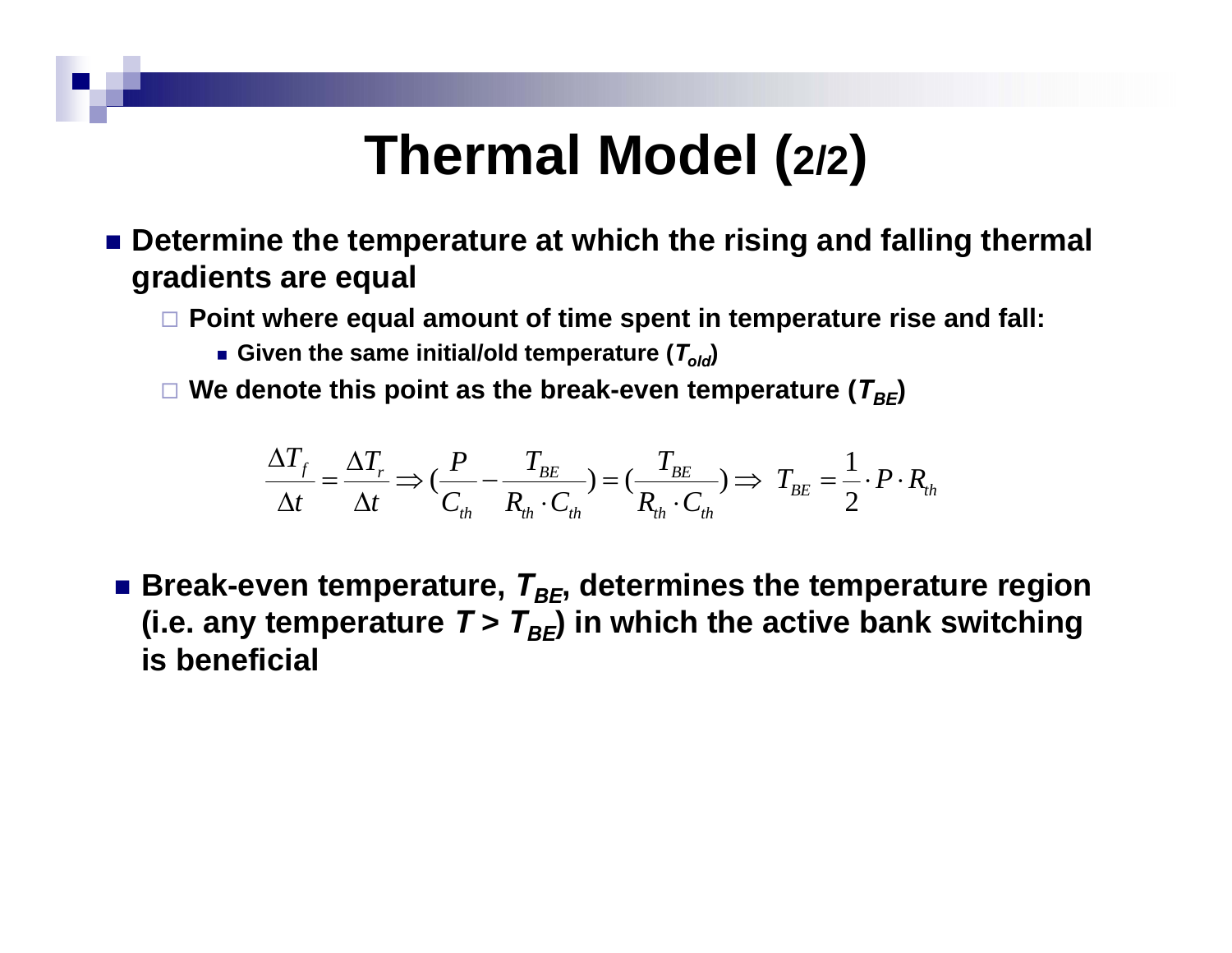### **Temperature Zones and Thermal Gradients**

**Thermal behavior of a program can be divided into two regions:**

#### **Fast Temperature Fall (FTF) Zone:**

- **Active bank switching is quite effective when applied (i.e. triggered) in this region region**
- **Less performance penalty since temperature drops faster than it rises**



#### **Fast Temperature Rise (FTR) Zone:**

- **Active bank switching is expensive when applied in this region**
- **High performance penalty since temperature rises faster than it drops**

#### ■ Our scheme:

 $\Box$  Periodic switching (every 10M cycles) which is sufficient to reduce  ${\sf T}_{\rm SS}$ since the original T<sub>ss</sub> lies in FTF zone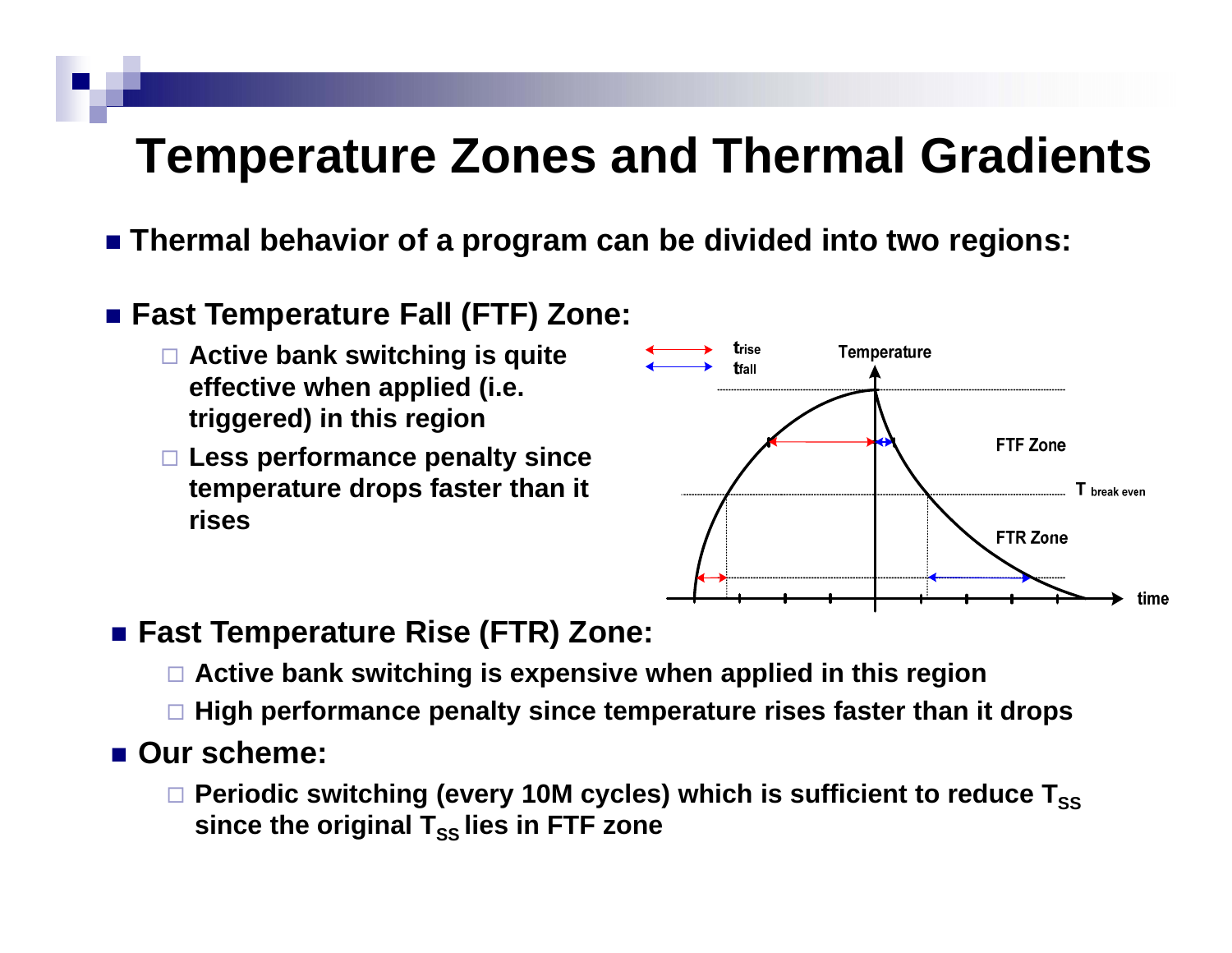### **Experimental Results (1/3)**

#### ■ Simulator

- **SimpleScalar/PISA, combined with with Wattch and HotSpot, is configured with issue width of 4**
- **Thermal measurement every 50K cycles**
- **Initial/Ambient temperature: 60/45**Ԩ

#### **Floor-plan:**

- **Pentium IV 130nm floor-plan (Figure (a)) for with 128 entry of Integer Register File (Figure (b))**
- **O fi ti Our configuration:**
	- **64 entry Integer Register File**
	- **Figure (c)**
- **Banked Architecture:**
	- **Two 32 entry Integer Register Files.**
	- **Figure (d)**



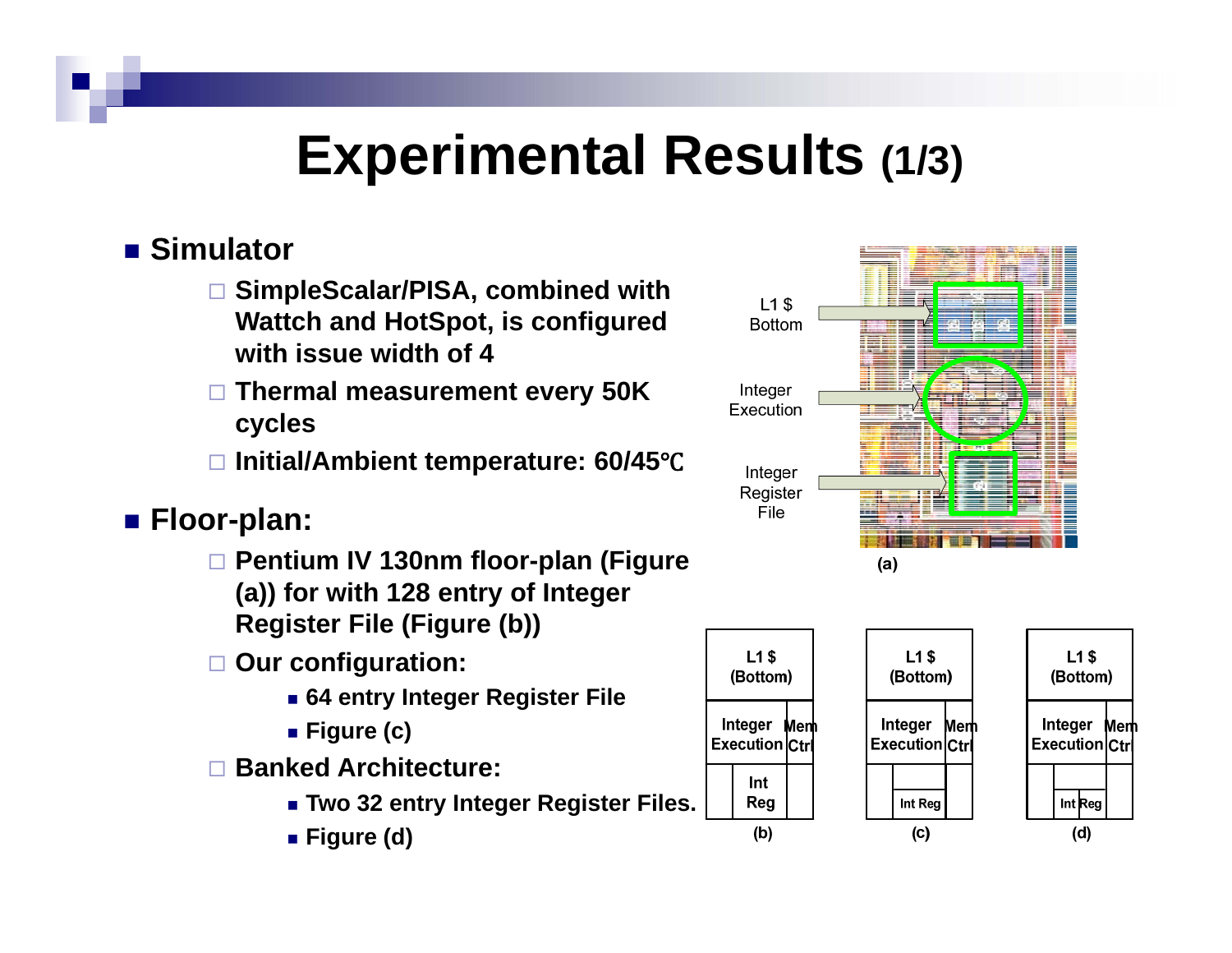### **Experimental Results (2/3)**

- Active bank switching reduces steady state temperature by 3.4℃ **on average**
- **Average performance penalty of 0.75%**

| Program                                  | Steady-state Temp $(\mathcal{C})$ |                       | Thermal           |            |
|------------------------------------------|-----------------------------------|-----------------------|-------------------|------------|
|                                          | Monolithic<br>RF (64)             | Banked RF<br>$(2*32)$ | reduction<br>(°C) | <b>IPC</b> |
| mcf                                      | 68.0                              | 66.7                  | 1.3               | 0.7707     |
| gcc                                      | 76.5                              | 73.7                  | 2.8               | 1.2748     |
| bzip                                     | 78.2                              | 75.0                  | 3.2               | 1.5022     |
| gzip                                     | 81.7                              | 77.5                  | 4.2               | 2.1069     |
| cjpeg                                    | 83.0                              | 79.0                  | 4.0               | 2.2553     |
| mpeg2dec                                 | 82.0                              | 77.7                  | 4.3               | 2.2729     |
| djpeg                                    | 82.0                              | 77.0                  | 5.0               | 2.3825     |
| Table 3 Steady-State Temperature and IPC |                                   |                       |                   |            |